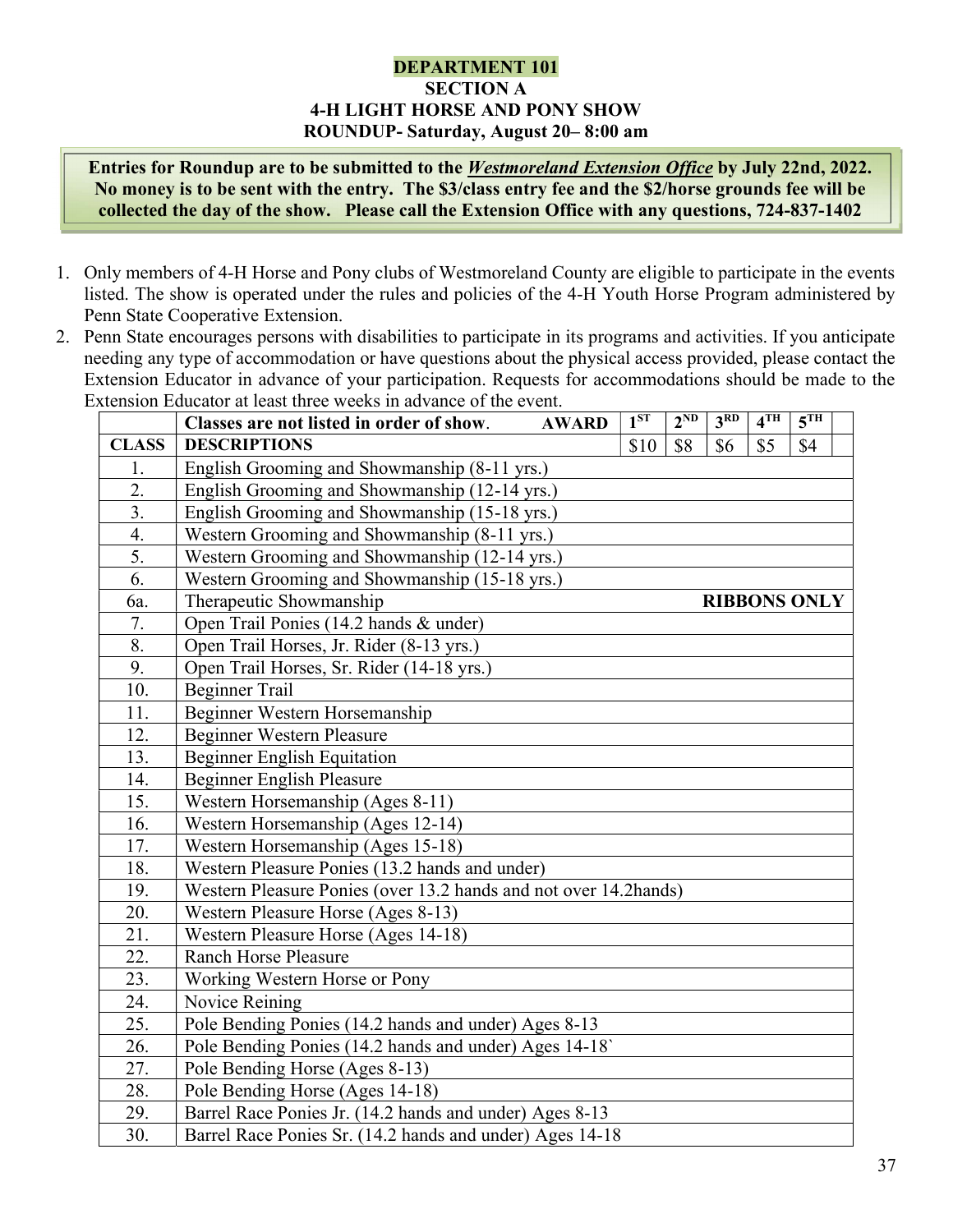| 31.        | Barrel Race Horses, Jr. (Ages 8-13)                                        |
|------------|----------------------------------------------------------------------------|
| 32.        | Barrel Race Horses, Sr. (Ages 14-18)                                       |
| 33.        | Raised Box Keyhole Ponies Jr. (14.2 hands and under) Ages 8-13             |
| 34.        | Raised Box Keyhole Ponies Sr. (14.2 hands and under) Ages 14-18            |
| 35.        | Raised Box Keyhole Horses, Jr. (Age 8-13)                                  |
| 36.        | Raised Box Keyhole Horses, Sr. (Ages 14-18)                                |
| 37.        | Cutback-Pony Jr. (14.2 hands and under) Ages 8-13                          |
| 38.        | Cutback-Pony Sr. (14.2 hands and under) Ages 14-18                         |
| 39.        | Cutback-Horse Jr. (Ages 8-13)                                              |
| 40.        | Cutback-Horse Sr. (Ages 14-18)                                             |
| 41.        | Saddle Seat Equitation, Junior (Ages 8-13)                                 |
| 42.        | Saddle Seat Equitation, Senior (Ages 14-18)                                |
| 43.        | Saddle Seat Pleasure                                                       |
| 44.        | Hunt Seat Equitation-on the flat (Ages 8-11 yrs.)                          |
| 45.        | Hunt Seat Equitation-on the flat (Ages 12-14 yrs.)                         |
| 46.        | Hunt Seat Equitation-on the flat (Ages 15-18 yrs.)                         |
| 47.        | Low Equitation Over Fences, Jr. (Ages 8-13)                                |
| 48.        | Low Equitation Over Fences, Sr. (Ages 14-18)                               |
| 49.        | Hunt Seat Equitation (over fences), Junior Rider (Ages 8-13)               |
| 50.        | Hunt Seat Equitation (over fences), Senior Rider (Ages 14-18)              |
| 51.        | Hunter Under Saddle Ponies (13.2 hands and under)                          |
| 52.        | Hunter Under Saddle Ponies (over 13.2 hands and not over 14.2 hands)       |
| 53.        | Classic Hunter Under Saddle Horses, Junior Rider (Ages 8-13)               |
| 54.        | Classic Hunter Under Saddle Horses, Senior Rider (Ages 14-18)              |
| 55.        | Breed Type Hunter Under Saddle Horses, Junior Rider (Ages 8-13)            |
| 56.        | Breed Type Hunter Under Saddle Horses, Senior Rider (Ages 14-18)           |
| 57.        | Low Working Hunter Ponies (14.2 hands and under)                           |
| 58.        | Low Working Hunter Horses                                                  |
| 59.        | Working Hunter Ponies (14.2 hands and under)                               |
| 60.        | <b>Working Hunter Horses</b>                                               |
| 61.        | Hunter Hack Ponies (14.2 hands and under)                                  |
| 62.<br>63. | Hunter Hack Horses<br>Pleasure Pony Driving (14.2 hands and under)         |
| 64.        | <b>Pleasure Horse Driving</b>                                              |
| 65.        | Draft Horse Driving                                                        |
| 66.        | Miniature Horse Driving Jr. Driver (40 inches and under) Ages 8-13         |
| 67.        | Miniature Horse Driving Sr. Driver (40 inches and under) Ages 14-18        |
| 68.        | Miniature Horse In Hand Trail Jr. Handler (40 inches and under) Ages 8-13  |
| 69.        | Miniature Horse In Hand Trail Sr. Handler (40 inches and under) Ages 14-18 |
| 70.        | Miniature Horse Jumping (40 inches and under)                              |
| 71.        | Obstacle Trail, Maximum Assistance (Therapeutic Riding Division)           |
| 72.        | Obstacle Trail, Minimum Assistance (Therapeutic Riding Division)           |
| 73.        | Walk Trot, Maximum Assistance (Therapeutic Riding Division)                |
| 74.        | Walk Trot, Minimum Assistance (Therapeutic Riding Division)                |
| 75.        | Therapeutic Grooming and Showmanship                                       |
| 76.        | <b>Walk Trot Cross Rails</b>                                               |
| 77.        | <b>Walk Trot Canter Cross Rails</b>                                        |
| 78.        | Independent Obstacle Trail                                                 |
| 79.        | Independent Walk Trot Equitation                                           |